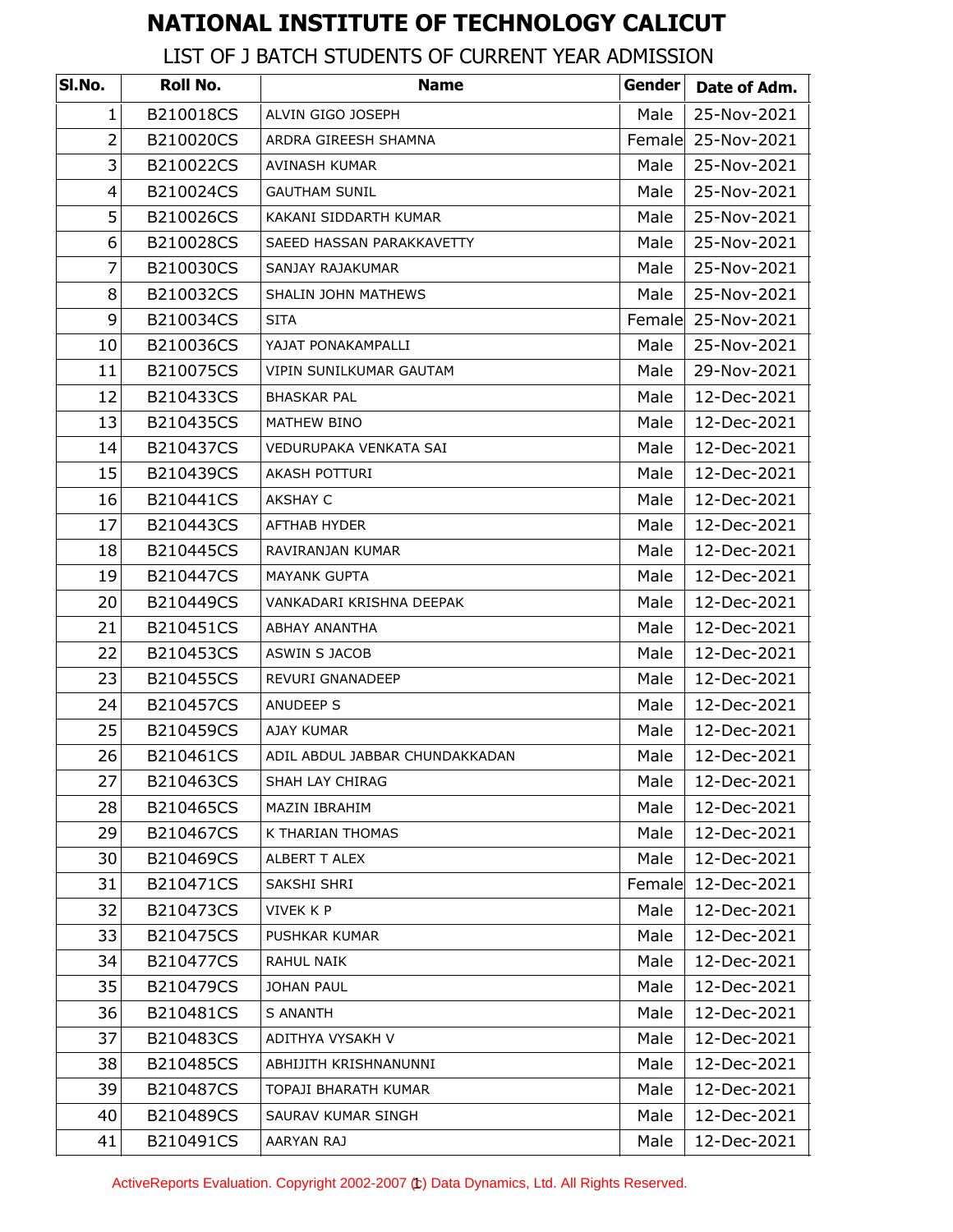| SI.No. | <b>Roll No.</b> | <b>Name</b>                           | Gender | Date of Adm.       |
|--------|-----------------|---------------------------------------|--------|--------------------|
| 42     | B210493CS       | <b>VINAYAK V</b>                      | Male   | 12-Dec-2021        |
| 43     | B210495CS       | KRISHNENDHU M A                       | Female | 12-Dec-2021        |
| 44     | B210497CS       | <b>BANOTH AJAYKUMAR</b>               | Male   | 12-Dec-2021        |
| 45     | B210499CS       | ANDHAVARAM SRIVALLI                   | Female | 12-Dec-2021        |
| 46     | B210501CS       | NALLI YESHWANTH                       | Male   | 12-Dec-2021        |
| 47     | B210503CS       | YERRRABALLI YASASWINI                 |        | Female 12-Dec-2021 |
| 48     | B210505CS       | AJAY KUMAR PERUMALLA                  | Male   | 12-Dec-2021        |
| 49     | B210507CS       | PONNURU AADARSH                       | Male   | 12-Dec-2021        |
| 50     | B210509CS       | ELDHOSE JOSEPH                        | Male   | 12-Dec-2021        |
| 51     | B210511CS       | ARDRA S LAL                           | Female | 12-Dec-2021        |
| 52     | B210513CS       | TEJ PRATAP SINGH                      | Male   | 12-Dec-2021        |
| 53     | B210515CS       | MOHAMMED AMEEN                        | Male   | 12-Dec-2021        |
| 54     | B210517CS       | <b>BINSHADH BASHEER U</b>             | Male   | 12-Dec-2021        |
| 55     | B210519CS       | MANEPALLI KRISHNA SURYA SAI MOKSHITHA | Female | 12-Dec-2021        |
| 56     | B210521CS       | <b>GOLLAPALLI HITESH REDDY</b>        | Male   | 12-Dec-2021        |
| 57     | B210523CS       | KRISHNA SREENIVASAN                   | Female | 12-Dec-2021        |
| 58     | B210525CS       | ARJUN KRISHNA M S                     | Male   | 12-Dec-2021        |
| 59     | B210527CS       | G KRISHNA NANDINI                     |        | Female 12-Dec-2021 |
| 60     | B210529CS       | JAYASURYA SUNIL POLAPADI              | Male   | 12-Dec-2021        |
| 61     | B210531CS       | LAKAVATH AKSHAY KUMAR                 | Male   | 12-Dec-2021        |
| 62     | B210533CS       | MARIA JOHN                            | Female | 12-Dec-2021        |
| 63     | B210535CS       | RAJALEKSHMI P NAIR                    |        | Female 12-Dec-2021 |
| 64     | B210537CS       | TEJA SRI HARSHA CH                    | Male   | 12-Dec-2021        |
| 65     | B210539CS       | KUSUMANCHI V S S K LOKESH GUPTA       | Male   | 12-Dec-2021        |
| 66     | B210541CS       | NALLARALLA ABHIROOP REDDY             | Male   | 12-Dec-2021        |
| 67     | B210543CS       | DEEPAK C D                            | Male   | 12-Dec-2021        |
| 68     | B210545CS       | KARRI NITHISH KUMAR                   | Male   | 12-Dec-2021        |
| 69     | B210547CS       | <b>GORLE HEMANJALI</b>                | Female | 12-Dec-2021        |
| 70     | B210549CS       | <b>ANUSHKA</b>                        | Female | 12-Dec-2021        |
| 71     | B210551CS       | ARYAN RANJITH                         | Male   | 12-Dec-2021        |
| 72     | B210553CS       | SHREYASI SAHA                         | Female | 12-Dec-2021        |
| 73     | B210555CS       | PRANAV RAVI                           | Male   | 12-Dec-2021        |
| 74     | B210557CS       | PATHAKUNTA MULA RAJESH REDDY          | Male   | 12-Dec-2021        |
| 75     | B210559CS       | <b>UTKARSH KUMAR</b>                  | Male   | 12-Dec-2021        |
| 76     | B210561CS       | MUTHAVARAPU ROHITH SAI                | Male   | 12-Dec-2021        |
| 77     | B210563CS       | ABRAHAM VARGHESE                      | Male   | 12-Dec-2021        |
| 78     | B210565CS       | SAKET KISHOR THAKUR                   | Male   | 12-Dec-2021        |
| 79     | B210567CS       | BYPURI SAI NARAYANA KOUSHIK           | Male   | 12-Dec-2021        |
| 80     | B210569CS       | NIMMALAPUDI LEELA KRISHNA             | Male   | 12-Dec-2021        |
| 81     | B210571CS       | <b>JOSEPH NIRMAL</b>                  | Male   | 12-Dec-2021        |
| 82     | B210573CS       | <b>SAURAV S</b>                       | Male   | 12-Dec-2021        |
| 83     | B210575CS       | BODIREDDY GAYATHRI                    | Female | 12-Dec-2021        |
| 84     | B210577CS       | AKHIL VIJAYAN                         | Male   | 12-Dec-2021        |
| 85     | B210579CS       | TANISHQ SINGH                         | Male   | 12-Dec-2021        |

ActiveReports Evaluation. Copyright 2002-2007 (2) Data Dynamics, Ltd. All Rights Reserved.